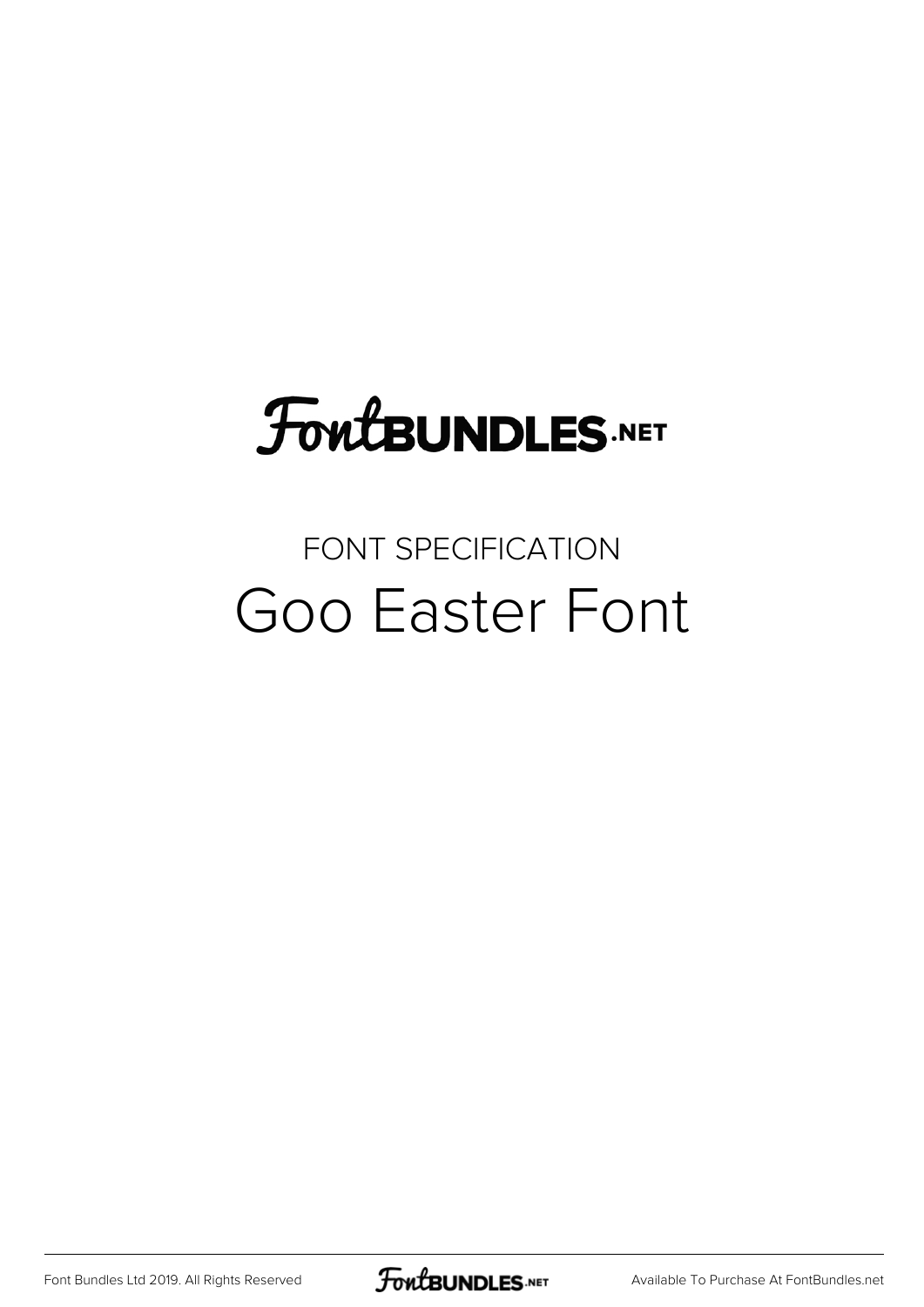

**Uppercase Characters** 

#### ABCDEFGHIJKIMNODQRS TUVWXYZ

Lowercase Characters

### abcdefghijklmnoparst uvwxyz

**Numbers** 

0123456789

Punctuation and Symbols



All Other Glyphs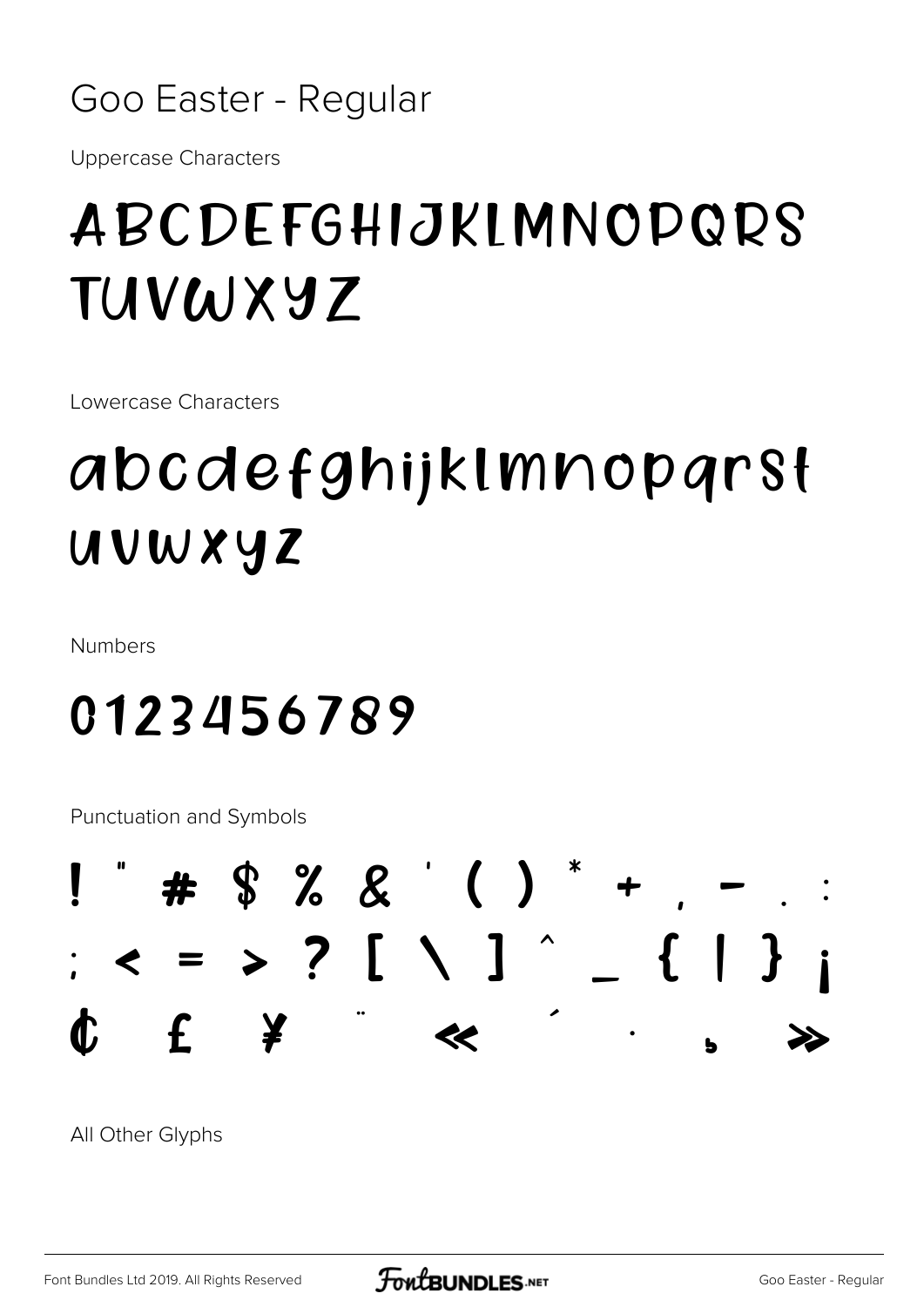# À Á Â Ã Ä Å Æ Ç È É Ê Ë Ì Í Î Ï Ð Ñ Ò Ó Ô Õ Ö × Ø Ù Ú Û Ü Ý ß à á â ã ä å æ ç è é ê ë ì í î ï ð ñ ò ó ô õ ö  $\div$  0 ù û û û  $\vee$  y Œ